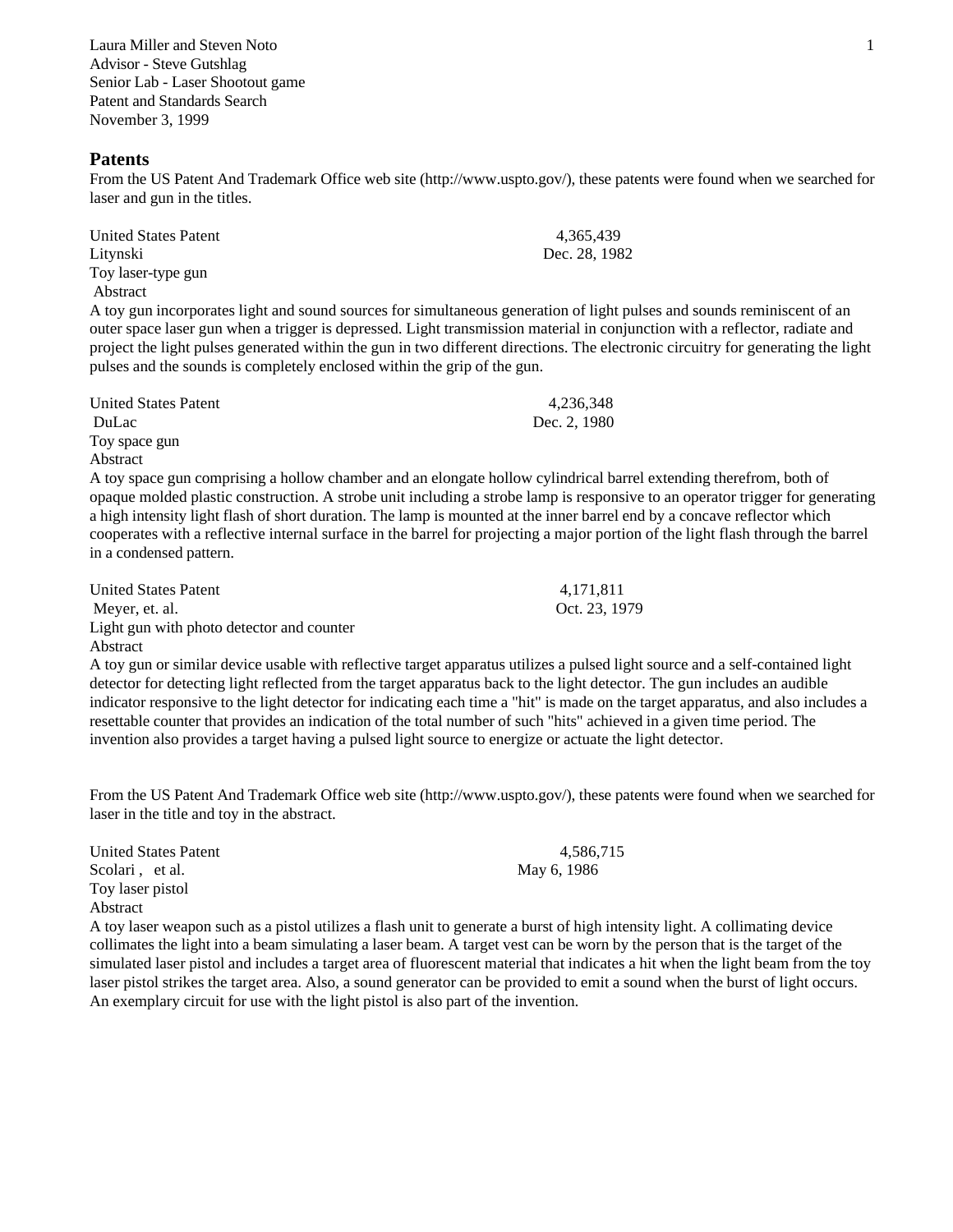Laura Miller and Steven Noto 2 Advisor - Steve Gutshlag Senior Lab - Laser Shootout game Patent and Standards Search November 3, 1999

 $\hat{\psi}^{\pm}$ 

 $\mathcal{L}_{\mathcal{A}}$ 

This patent was found from searching the IBM patent search web site (http://patent.womplex.ibm.com/). It was found using the Boolean search and searching for laser and game and gun using all fields.

 $\sim 10^{11}$  km  $^{-1}$ 

 $\sim 10^{-11}$ 

|                        | Rockhold et al.                             | <b>United States Patent</b><br>[19]                                                                                          | [11]<br>[45]                                                                                                                                                                                                                                                                                                                                                                                                                                                                                                                                                                                                                                                                                                                                            | Patent Number:<br>Date of Patent: | 4,772,028<br>Sep. 20, 1988 |
|------------------------|---------------------------------------------|------------------------------------------------------------------------------------------------------------------------------|---------------------------------------------------------------------------------------------------------------------------------------------------------------------------------------------------------------------------------------------------------------------------------------------------------------------------------------------------------------------------------------------------------------------------------------------------------------------------------------------------------------------------------------------------------------------------------------------------------------------------------------------------------------------------------------------------------------------------------------------------------|-----------------------------------|----------------------------|
| [54]                   |                                             | ELECTRONIC SHOOTOUT GAME                                                                                                     |                                                                                                                                                                                                                                                                                                                                                                                                                                                                                                                                                                                                                                                                                                                                                         | FOREIGN PATENT DOCUMENTS          |                            |
| [76]                   | Inventors:                                  | Christopher K. Rockhold, 305<br>Hollyridge Cir., Peoria, III. 61614;<br>Louis G. Alster, 1033 E. Polk,<br>Morton, Ill. 61550 | Primary Examiner-Leo P. Picard<br>Assistant Examiner-Jessica Hurrison<br>Attorney, Agent, or Firm-Ralph E. Walters                                                                                                                                                                                                                                                                                                                                                                                                                                                                                                                                                                                                                                      |                                   |                            |
| [21]                   | Appl. No.: 90,015                           |                                                                                                                              | [57]                                                                                                                                                                                                                                                                                                                                                                                                                                                                                                                                                                                                                                                                                                                                                    | <b>ABSTRACT</b>                   |                            |
| $[22]$                 | Filed:                                      | Aug. 27, 1987                                                                                                                | The present invention relates to an electronic shootout<br>game and more specifically to such a game intended to<br>be played by two contestants disposed in facing relation<br>on a prescribed shooting field. The game accurately<br>simulates the 19th Century gunfighting practice and is<br>completely controlled by a programmable micro-<br>processor which includes audio and visual display to<br>control and track the progress of the game during play.<br>The guns include a radio frequency transmitter and<br>antenna system which broadcasts the firing and success-<br>ful hit modes by wireless communication with the com-<br>puter which provides an instantaneous readout of such<br>game functions.<br>12 Claims, 4 Drawing Sheets |                                   |                            |
| [51]<br>$[52]$<br>[58] |                                             | Field of Search  273/310, 311, 312, 16 C,<br>273/1 E; 434/21, 22; 272/105, 71, DIG. 5;<br>340/323 R                          |                                                                                                                                                                                                                                                                                                                                                                                                                                                                                                                                                                                                                                                                                                                                                         |                                   |                            |
| [56]                   |                                             | References Cited<br>U.S. PATENT DOCUMENTS                                                                                    |                                                                                                                                                                                                                                                                                                                                                                                                                                                                                                                                                                                                                                                                                                                                                         |                                   |                            |
|                        | 3.400.928<br>3,870.305<br>4,545,583 10/1985 | 9/1968 Weidacher  340/323 R<br>Pearman et al.  273/311<br>4,640,514 2/1987 Myllvlä et al.  273/310                           |                                                                                                                                                                                                                                                                                                                                                                                                                                                                                                                                                                                                                                                                                                                                                         |                                   |                            |

28  $\underline{10}$ 

 $\bar{z}$ 

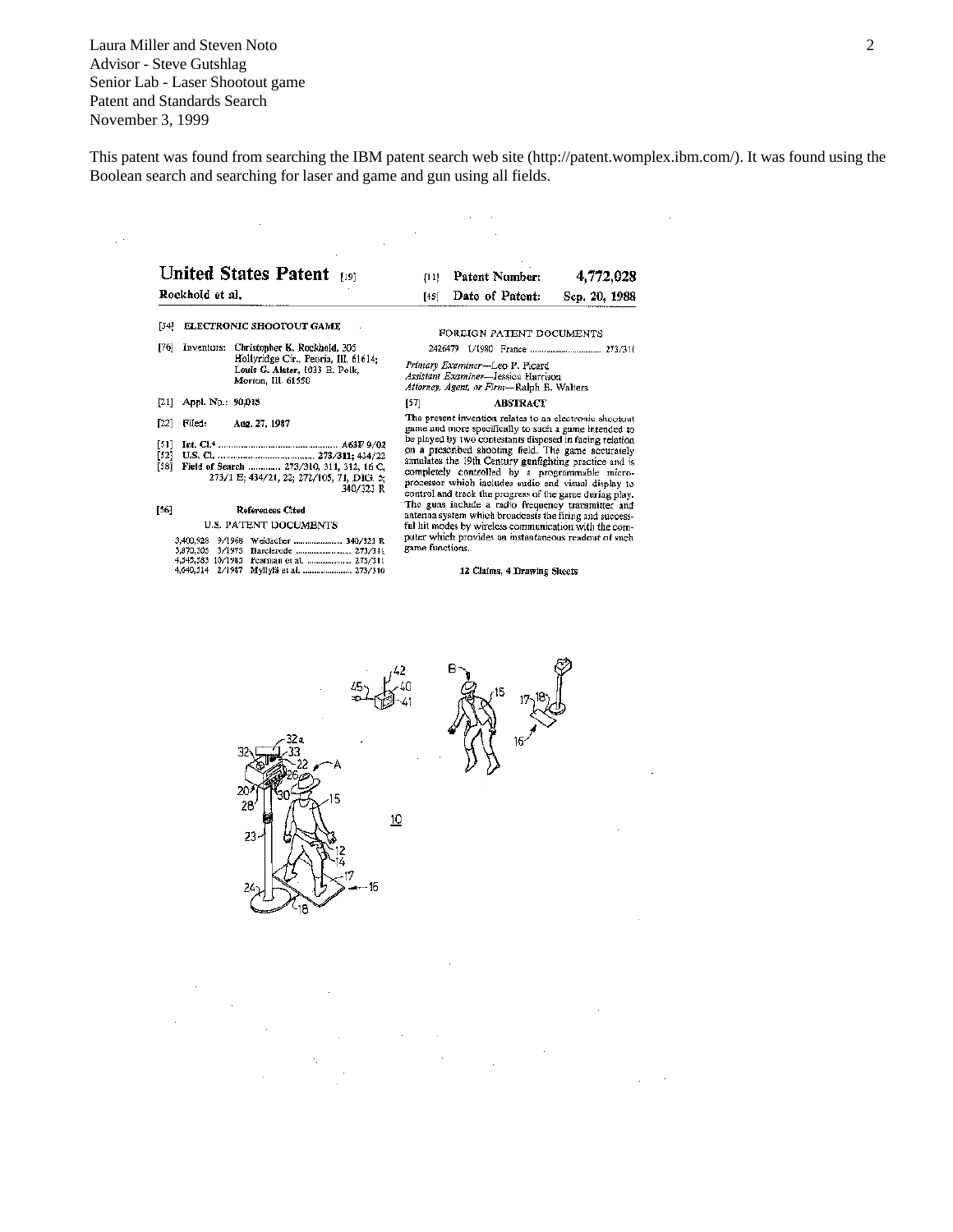Laura Miller and Steven Noto 3 Advisor - Steve Gutshlag Senior Lab - Laser Shootout game Patent and Standards Search November 3, 1999

# **Standards**

From: http://www.nssn.org/, search for "laser NOT medical NOT military NOT fiber":

# **Safety of laser products - Part 1: Equipment classification, requirements and user's guide**

Deals with the safety of laser products. Covers laser radiation in the wavelength range 180 nm to 1 mm, indicates safe working levels of laser radiation and introduces a system of classification of lasers and laser products according to their degree of hazard. Replaces IEC 60825 (1984) and IEC 60820 (1986). Has the status of a group safety publication in accordance with IEC Guide 104. Document Number: IEC 60825-1 Ed. 1.1 b:1998 Date of Publication: 1/15/98 Number of Pages: 209 Price: 195.00

# **ANSI Z136.1 American National Standard for Safe Use of Lasers**

This standard provides recommendations for the safe use of lasers and laser systems that operate at wavelengths between 180 nm and 1mm. Document Number: Z136.1 Approval Date: 2/5/93 Number of Pages: 120 Price Information: \$60 List/\$45 LIA Member

## **Safety of machinery -- Laser processing machines -- Safety requirements**

Document Number: ISO 11553:1996 Publication Date: 8/29/96 0:00:00

From: http://www.nssn.org/, search for "toys":

## **Electric Toys**

Covers safety requirements for electrically operated toys and miniatures of full-sized appliances that may not necessarily perform the expected function of the copied appliance and that are intended to be employed on nominal 120 volt branch curcuits, including toy phonographs with motor-driven turntables and mechanical sound reproduction. The package for the toy, including packaging material if intended to be used with the toy, is considered to be a part of the toy and is covered by these requirements. Document Number: UL 696-1995 ANSI Approval Date: 12/19/95 0:00:00

## **Electrically Operated Toys**

This Standard applies to household electric toys operating at nominal potentials of 120 volts or less, including extra low potential, and intended for use in ordinary (ie, non-hazardous) locations as defined in the Canadian Electrical Code Part I. Document Number: C22.2 No. 149-1972(R1992) Publication Date: 1972 Price (US): 14.00

From: http://global.ihs.com/, search for "electronic toys":

### **Safety of Electronic Toys**

Document Number: EN 50088 (BS) Most Recent Update: 3/15/98 Number of Pages: 46 Price Information: \$153